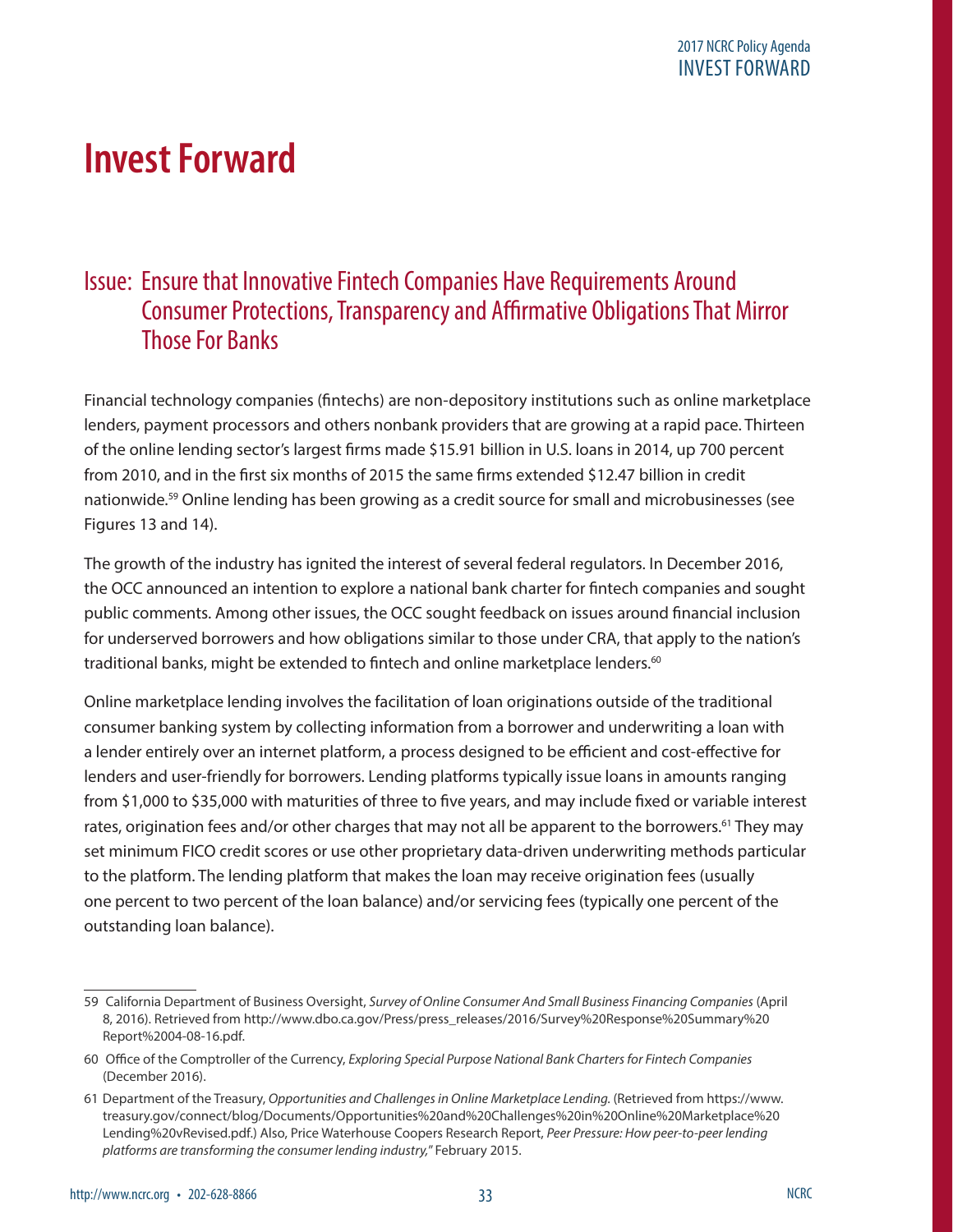#### 2017 NCRC Policy Agenda INVEST FORWARD

While online lending platforms have the potential to expand access to credit for the underserved, several concerns have arisen around fintech companies $62$  and the prospects of the OCC extending a national bank charter to them, including:

- Whether fintechs will be subject to requirements similar to those that banks must meet under CRA;
- Whether a national bank charter for fintech companies will undermine or preempt stronger consumer protections in state law as well as state interest rate caps;
- Whether "rent-a-charter" schemes, in which fintech companies lend and operate in partnership with a nationally chartered or state-chartered bank, allow fintechs to get around state interest caps and other consumer protections;
- While innovative data-driven underwriting methods may expedite credit assessments for borrowers and reduce costs for lenders, they also carry the risk of disparate impact in credit outcomes and could hide the potential for fair lending violations;
- Many consumer protections that apply to consumers when borrowing through online lending platforms do not extend to small business borrowers;
- The lack of more transparent pricing terms for borrowers and standardized loan-level data for investors; and
- Fintechs remain untested through a complete credit cycle and higher charge-off and delinquency rates for recent vintages of consumer loans may be an early indication of larger risks should credit and economic conditions deteriorate.

## Who Can Act:

The U.S. Congress, the Comptroller of the Currency (the OCC), the Federal Deposit Insurance Corporation (FDIC), the Federal Reserve System, the U.S. Department of the Treasury, the U.S. Securities and Exchange Commission (SEC), the Consumer Financial Protection Bureau (CFPB), the Federal Trade Commission, and others

## NCRC's Position:

If the OCC develops a national bank charter for fintech companies, the OCC must extend to them similar requirements around CRA that banks comply with today. It should not preempt stronger state law protections and interest rate caps. It must also establish stringent safety and soundness, and rigorous supervision and examination of compliance with fair lending and consumer protection laws for newly chartered institutions.

A national bank charter is a tremendous benefit for fintechs since, among numerous other features, it allows them to lend nationwide without having to seek permission state by state. It has the potential to benefit consumers and communities only if it is accompanied by rigorous CRA-like obligations in addition to rigorous supervision and oversight. Safety and soundness reviews must also be stringent.

62 Ibid.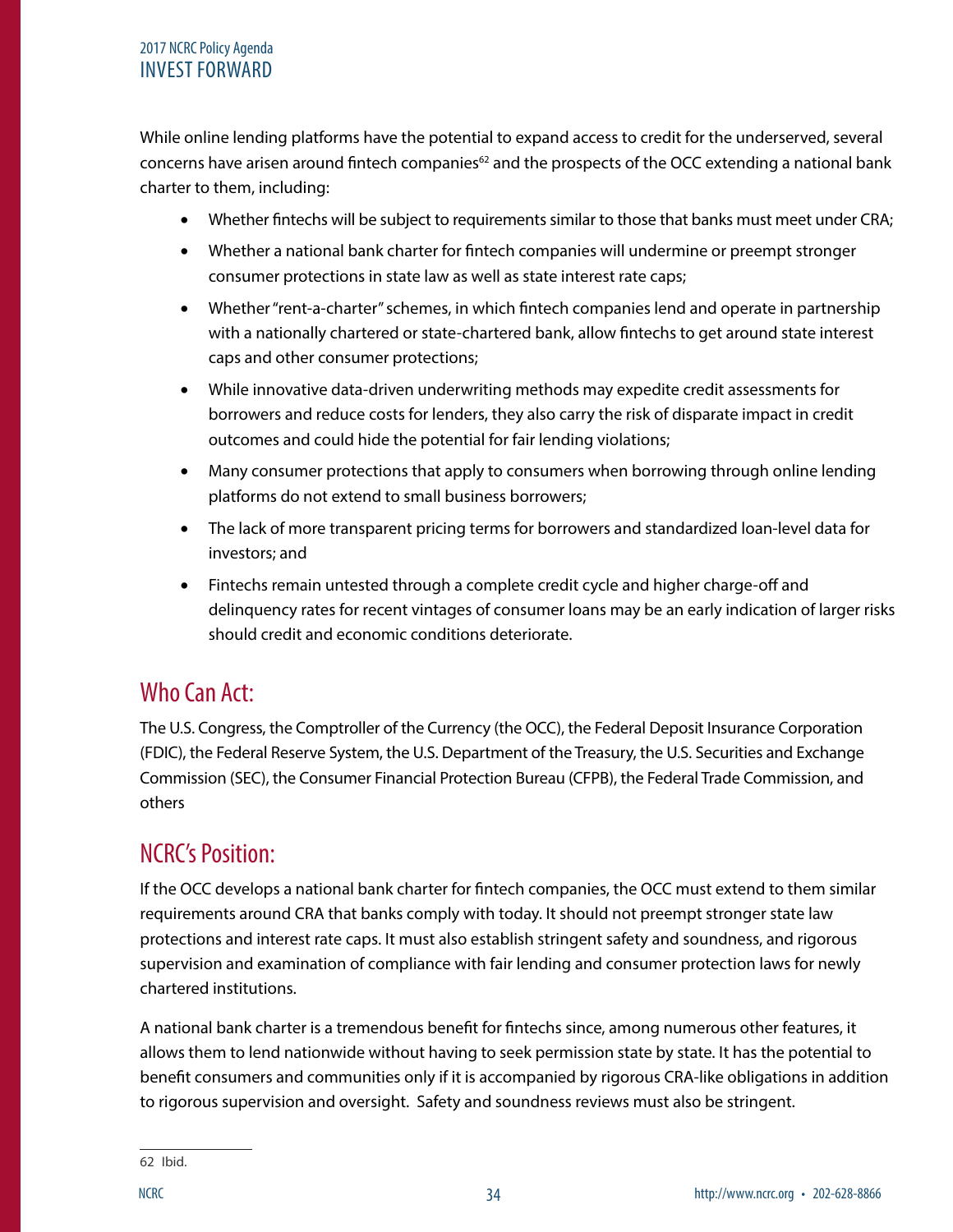#### Banks are the dominant credit source overall but online lending is a noteworthy **source for employer firms with less than \$1 million in revenues.**



**CREDIT SOURCES**<sup>1</sup> **APPLIED TO BY REVENUE SIZE OF FIRM** (% of loan/line of credit applicants)

1 *Select answer choices shown. See appendix for more detail. Respondents could select multiple options.*

1 Select answer choices shown. See appendix for more detail. Hespondents could select multiple options.<br>2 "Online lenders" are defined as nonbank alternative and marketplace lenders, including Lending Club, OnDeck, CAN Cap

**2015 SMALL BUSINESS CREDIT SURVEY | REPORT ON EMPLOYER FIRMS** 11 FIGURE 13. Source: Federal Reserve Banks of New York, Atlanta, Boston, Cleveland, Philadelphis, Richmond, St. Louis, *2015 Small Business Credit Survey*

#### **The smallest nonemployer firms turned to online lenders for funding almost as frequently as they turned to small banks.**



#### **CREDIT SOURCES**<sup>16</sup> **APPLIED TO BY REVENUE SIZE OF FIRM** (% of loan/line of credit applicants)

*Total N does not always equal the sum of sub-categories because firms are not required to answer all of the survey questions.*

FIGURE 14. Source: Federal Reserve Banks of New York, Atlanta, Boston, Cleveland, Philadelphis, Richmond, St. Louis, *2015 Small Business Credit Survey*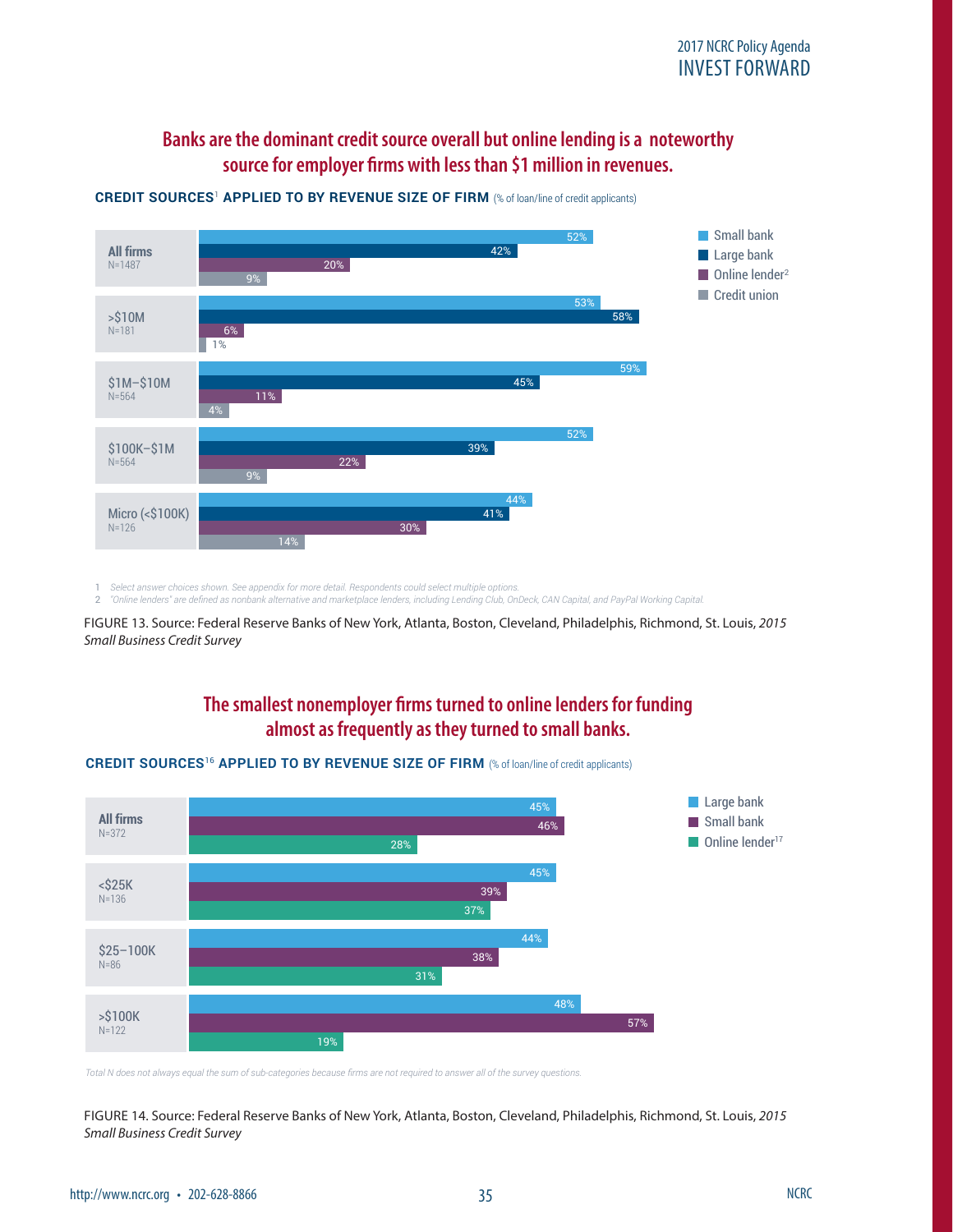## ISSUE: Improve Federal Funding for HUD-Approved Housing Counseling Agencies to Build and Maintain Strong Homeownership

More than 1.4 million households are expected to receive assistance from HUD-approved housing counseling agencies due, in part, to HUD's \$42 million investment last year.<sup>63</sup> Whether preparing first-time homebuyers for the financial commitment of homeownership, helping homeowners to resolve mortgage delinquencies and avoid foreclosure, helping renters find affordable rental options, or working with older adults to help them stay in their homes, the services HUD-approved housing counseling agencies provide are essential to meeting the housing needs of families in communities all around the country. The federal funding provided for housing counseling is critical to ensuring that HUD-approved housing counseling agencies can continue to serve families in need.

Pre-purchase housing counselors work to prepare families for responsible homeownership, and research consistently demonstrates that pre-purchase counseling works. Analysis by the Federal Reserve Bank of Philadelphia in 2014 found that a two-hour pre-purchase homeownership workshop and one-on-one pre-purchase counseling improved the participants' financial creditworthiness as they prepared to qualify for a home mortgage.<sup>64</sup> Homeowners and prospective homeowners who receive counseling have higher credit scores, less overall debt, and lower delinquency rates. A 2013 study that looked at 75,000 mortgages found that borrowers who received pre-purchase counseling and education were one-third less likely to become seriously delinquent than similar borrowers who did not receive pre-purchase counseling and education.<sup>65</sup>

Federal support for housing counseling has declined significantly in recent years. The National Foreclosure Mitigation Counseling program (NFMC), which was the only dedicated source of federal support for foreclosure prevention counseling, was eliminated in Fiscal Year 2017, resulting in a 46 percent reduction in total federal funding. Yet, demand for default and delinquency counseling remains high. Through the third quarter of 2016, for example, 38 percent of all housing counseling clients received foreclosure prevention counseling.<sup>66</sup>

## Who Can Act:

The U.S. Congress, the U.S. Department of Housing and Urban Development (HUD)

<sup>63</sup> Sullivan, B. (June 21, 2016). HUD Awards \$42 Million in Housing Counseling Grants. Retrieved from https://portal.hud.gov/ hudportal/HUD?src=%2Fpress%2Fpress releases media advisories%2F2016%2FHUDNo\_16-094

<sup>64</sup> The Effectiveness of Pre-Purchase Homeownership Counseling and Financial Management Skills, Federal Reserve Bank of Philadelphia (April 2014)

<sup>65</sup> Mayer, N. S. (March 7, 2013). *Pre-Purchase Counseling Impacts on Mortgage Performance: Empirical Analysis of NeighborWorks***®** America's Experience. (March 7, 2013).

<sup>66</sup> HUD, FY 2016 9902 3rd Quarter Report.